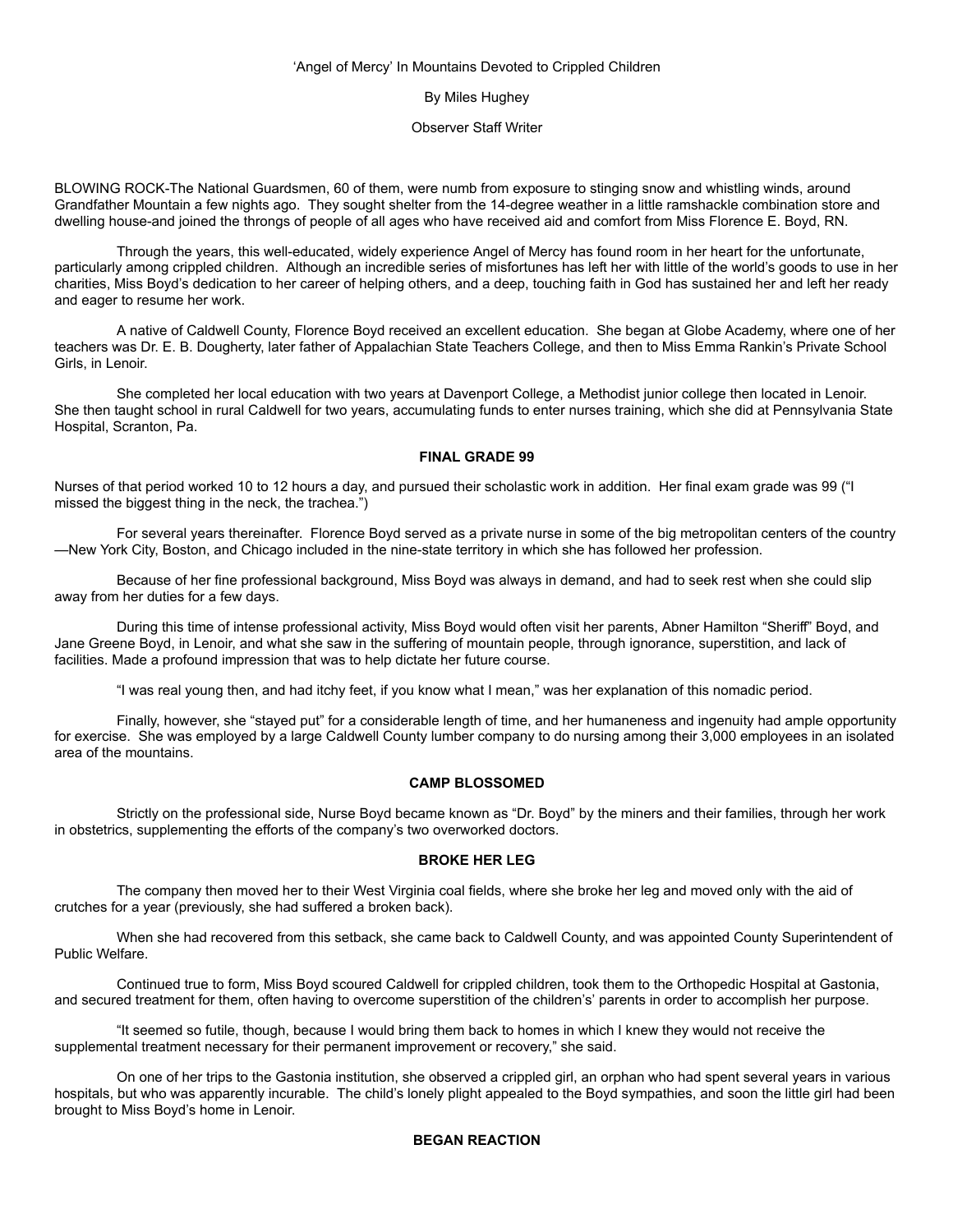Her gratitude began a chain reaction, which resulted in Miss Boyd's opening of her home to more than 35 crippled children from 11 northwestern North Carolina counties over a period of years.

 During this period, she treated and cared for the children, drawing on her vast experience in nursing and medical care and treatment, and financing the entire operation with the savings of her nursing career, plus occasional small voluntary donations from her many friends.

 In order to give her charges the benefit of summer-out-of-doors therapy in the mountains; she purchased several hundred acres of land east of Grandfather Mountain, including buildings which had been used in a lumbering operation. She maintained a small dairy herd, and the children "-just wallowed in plenty of fresh milk and butter."

#### **LOST HOME**

 Then her strong sense of independence triggered a series of misfortunes which terminated her activities. In a maze of red tape, she lost her home in Lenoir, the family homeplace, and when she left Banner Elk Hospital following an illness of several weeks, she was arrested for having operated a home for children without a state license, and without conforming to regulations of the state. Angel of Mercy was found in her heart for the unfortunate, particularly among crippled children. Although an incredible series of misfortunes has left her with little of the world's goods to use in her charities, Miss Boyd's dedication to her career of helping others, and a deep, touching faith in God has sustained her and left her ready and eager to resume her work.

 A native of Caldwell County, Florence Boyd received an excellent education. She began at Globe Academy, where one of her teachers was Dr. E. B. Dougherty, later father of Appalachian State Teachers College, and then to Miss Emma Rankin's Private School for Girls, in Lenoir.

 She completed her local education with two years at Davenport College, a Methodist junior college then located in Lenoir. She then taught school in rural Caldwell for two years, accumulating funds to enter nurses training, which she did at Pennsylvania State Hospital, Scranton, and Pa.

#### **CAMP BLOSSOMED**

 Miss Boyd's work among these people involved not only the medical activities usually expected of a nurse, but she ministered to their mental and spiritual welfare as community blossomed with the results of an increased pride in self among the inhabitants.

 Her work gained the attention of other areas, and she was employed by the Consolidated Coal Company, to do general welfare work among several thousand of their employees, principally in eastern Kentucky,

 The results were the same as before, but on a much larger scale, with greater territory and even greater need than she had encountered in her native county.

 "Back then, coal mining people were notoriously extravagant and wasteful, and known for their inability to stay in one place very long, if the grass across the fence looked just a little greener," she commented.

 Again, she got the families of miners interested in making the best of the wild country in which they lived, and through some shrewdly-planned machinations, acnomes in which I knew they would not receive the supplemental treatment necessary for their permanent improvement or recovery," she said.

 On one of her trips to the Gastonia institution, she observed a crippled girl, an orphan who had spent several years in various hospitals, but who was apparently incurable. The child's lonely plight appealed to the Boyd sympathies, and soon the little girl had been brought to Miss Boyd's home in Lenoir.

#### **LOST HOME**

 Then her strong sense of independence triggered a series of misfortunes which terminated her activities. In a maze of red tape, she lost her home in Lenoir, the family homeplace, and when she left Banner Elk Hospital following an illness of several weeks, she was arrested for having operated a home for children without a state license, and without conforming to regulations of the state.

She was cleared in a subsequent trial.

 To top it all off, her large summer camp for the children burned, and she was left with the humble dwelling on the camp property, in which she has lived ever since. She lives just eight miles from Blowing Rock on the Linville road (U.S. 221), which links the two sections of the Blue Ridge Parkway.

 Rather than defeating her in her purpose to continue to work with crippled children, Florence Boyd's misfortunes and bitter disappointments have made her more determined than ever to begin to build again. With a charter and authorization to solicit funds for her project, Miss Boyd has completed her organization and is looking to the future with the utmost in optimism.

The Florence E. Boyd Home and Vocational School for Crippled Children, Inc., has the following officers and directors:

 R. E. Agle, theater chain executive of Boone, president; H.O. Aldridge of nearby Shulls Mill, vice president; Miss Boyd as manager and secretary-treasurer; Directors, Rev. O.L. Brown of Greensboro, W. Farel Warlick of Conover, Hugh M. Morton, Wilmington, head of Linville Company, and C. M. Abernethy of Lenoir, superintendent of Caldwell County schools.